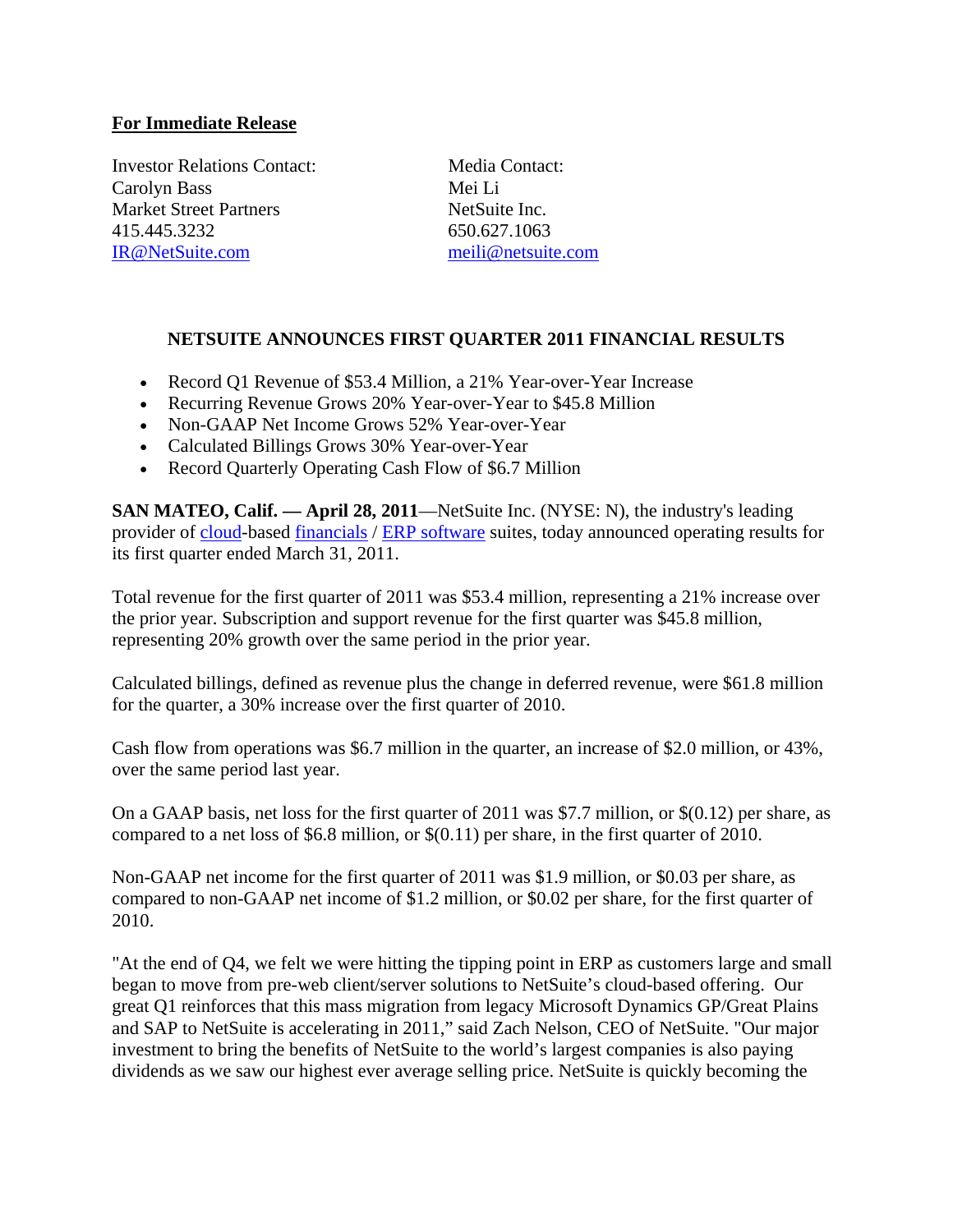safe choice for the world's largest enterprises as they look to consolidate their mid-tier applications on NetSuite's cloud-based platform."

## **Conference Call**

In conjunction with this announcement, NetSuite will host a conference call at 2:00 p.m. PDT (5:00 p.m. EDT) today to discuss the Company's first quarter 2011 financial results. A live audio webcast and replay of the call, together with detailed financial information, will be available in the Investor Relations section of NetSuite's Web site at www.netsuite.com/investors.

The live call can be accessed by dialing 800-210-9006 (U.S.) or 719-325-2454 (outside the U.S.) and referencing passcode: 603-2882. A replay of the call can also be accessed by dialing 888- 203-1112 (U.S.) or 719-457-0820 (outside the U.S.), and referencing passcode: 603-2882.

### **About NetSuite**

NetSuite Inc. is the industry's leading provider of cloud-based financials / Enterprise Resource Planning (ERP) software suites. In addition to financials/ERP software suites, NetSuite offers a broad suite of applications, including accounting, Customer Relationship Management (CRM), Professional Services Automation (PSA) and Ecommerce that enables companies to manage most of their core business operations in its single integrated suite. NetSuite's "real-time dashboard" technology provides an easy-to-use view into up-to-date, role-specific business information. For more information about NetSuite, please visit www.netsuite.com.

### **Cautionary Note Regarding Forward-Looking Statements**

This press release and NetSuite's scheduled conference call contain forward-looking statements within the meaning of Section 27A of the Securities Act of 1933 and Section 21E of the Securities Exchange Act of 1934 relating to, among other things, expectations, plans, prospects and financial results for NetSuite, including, but not limited to, our expectations regarding our products, market demand, future earnings, revenue and market share growth. These forwardlooking statements are based upon the current expectations and beliefs of NetSuite's management as of the date of this press release and conference call, and are subject to certain risks and uncertainties that could cause actual results to differ materially from those described in the forward-looking statements. All forward-looking statements made in this press release and during the conference call are based on information available to the Company as of the date thereof, and NetSuite disclaims any obligation to update these forward-looking statements.

In particular, the following factors, among others, could cause results to differ materially from those expressed or implied by such forward-looking statements: the market for on-demand services may develop more slowly than expected or than it has in the past; continued adverse and unpredictable macro-economic conditions or reduced investments in on-demand applications and information technology spending; quarterly operating results may fluctuate more than expected; unexpected disruptions of service at the Company's data center may occur; a security breach may impact operations; risks associated with material defects or errors in the Company's software or the effect of undetected computer viruses could impact operations; the risk of technological developments and innovations by others; our ability to successfully identify other businesses and technologies for acquisition that will complement our business and the ability to successfully acquire and integrate those businesses and technologies; the risk of loss of power or disruption in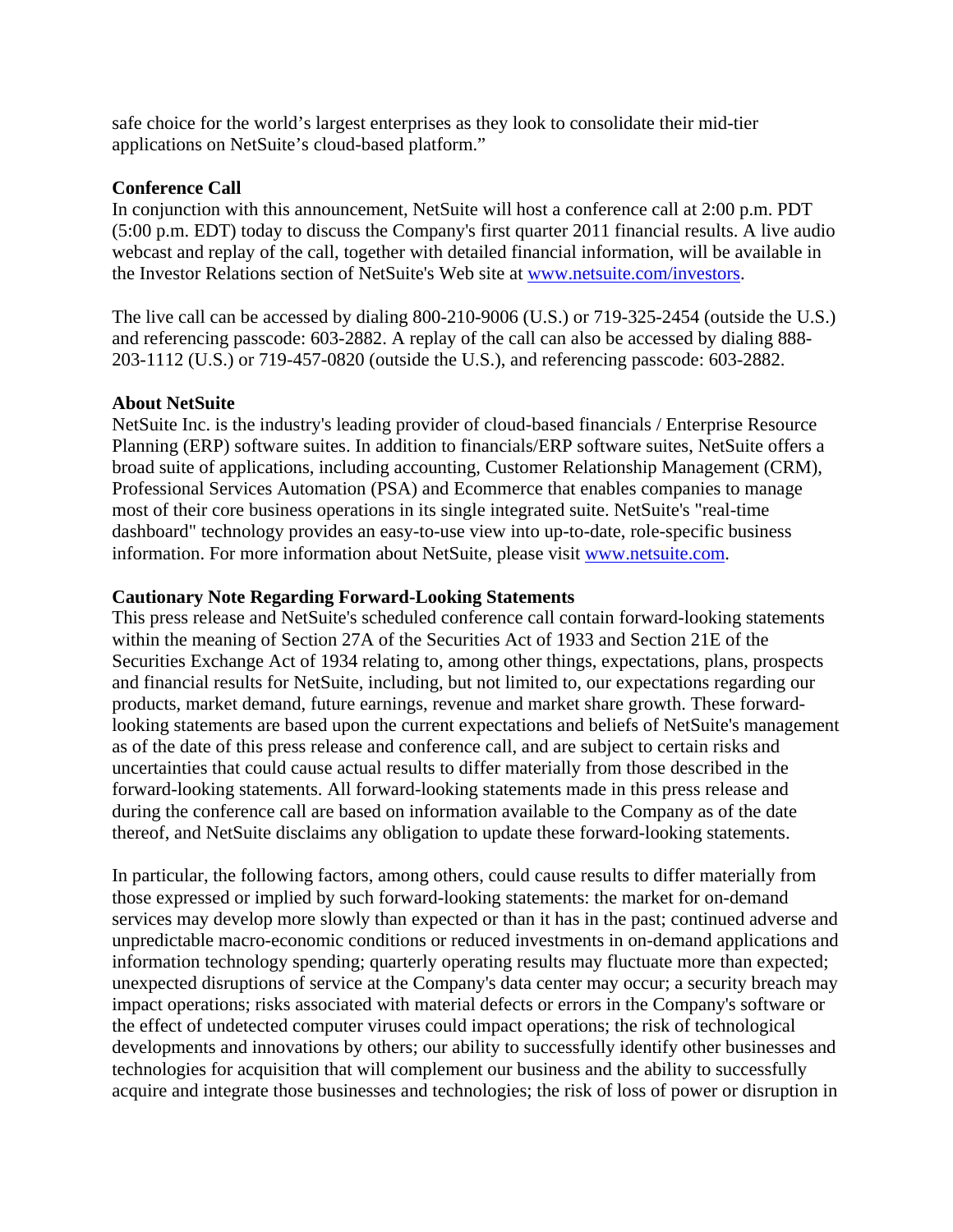Internet service; failure to manage growth; failure to protect and enforce our intellectual property rights; the ability to manage operations when faced with competitive pricing and marketing strategies by competitors or changing macro-economic conditions; the risk of losing key employees; increased demands on employees and costs associated with operating as a public company; evolving government regulation of the Internet and Ecommerce; changes to current accounting rules; changes in foreign exchange rates, and general political or destabilizing events, including war, conflict or acts of terrorism; and other risks and uncertainties.

Customers who purchase our services should make sure the decisions are based on features that are currently available. Please be advised that any unreleased services or features from NetSuite referenced in today's discussion or other public statements are not currently available and may not be delivered on time or at all.

For a detailed discussion of these and other cautionary statements, please refer to the risk factors discussed in filings with the U.S. Securities and Exchange Commission ("SEC"), including but not limited to the Company's Annual Report on Form 10-K filed on March 3, 2011, and any subsequently filed reports on Forms 10-Q and 8-K. All documents are available through the SEC's Electronic Data Gathering Analysis and Retrieval system ("EDGAR") at www.sec.gov or NetSuite's Web site at www.netsuite.com.

### **Non-GAAP Financial Measures**

The Company's stated results include certain non-GAAP financial measures, including non-GAAP operating income/(loss), net income/(loss), weighted average shares outstanding, and net income/(loss) per share. Non-GAAP operating income/(loss) and Non-GAAP net income/(loss) excludes expenses related to stock-based compensation expense, amortization of intangible assets and transaction costs for business combinations. Non-GAAP operating income/(loss) and Non-GAAP net income/(loss) excludes these expenses as they are often excluded by other companies to help investors understand the operational performance of their business, and in the case of stock-based compensation, can be difficult to predict. The Company believes these adjustments provide useful comparative information to investors.

The Company considers these non-GAAP financial measures to be important because they provide useful measures of the operating performance of the Company and are used by the Company's management for that purpose. In addition, investors often use measures such as these to evaluate the operating performance of a company. Non-GAAP results are presented for supplemental informational purposes only for understanding the Company's operating results. The non-GAAP results should not be considered a substitute for financial information presented in accordance with generally accepted accounting principles, and may be different from non-GAAP measures used by other companies.

A copy of this press release can be found on the Company's Investor Relations Web site at www.netsuite.com/investors. The contents of the Web site are not incorporated by reference into this press release.

NOTE: NetSuite and the NetSuite logo are registered service marks of NetSuite Inc.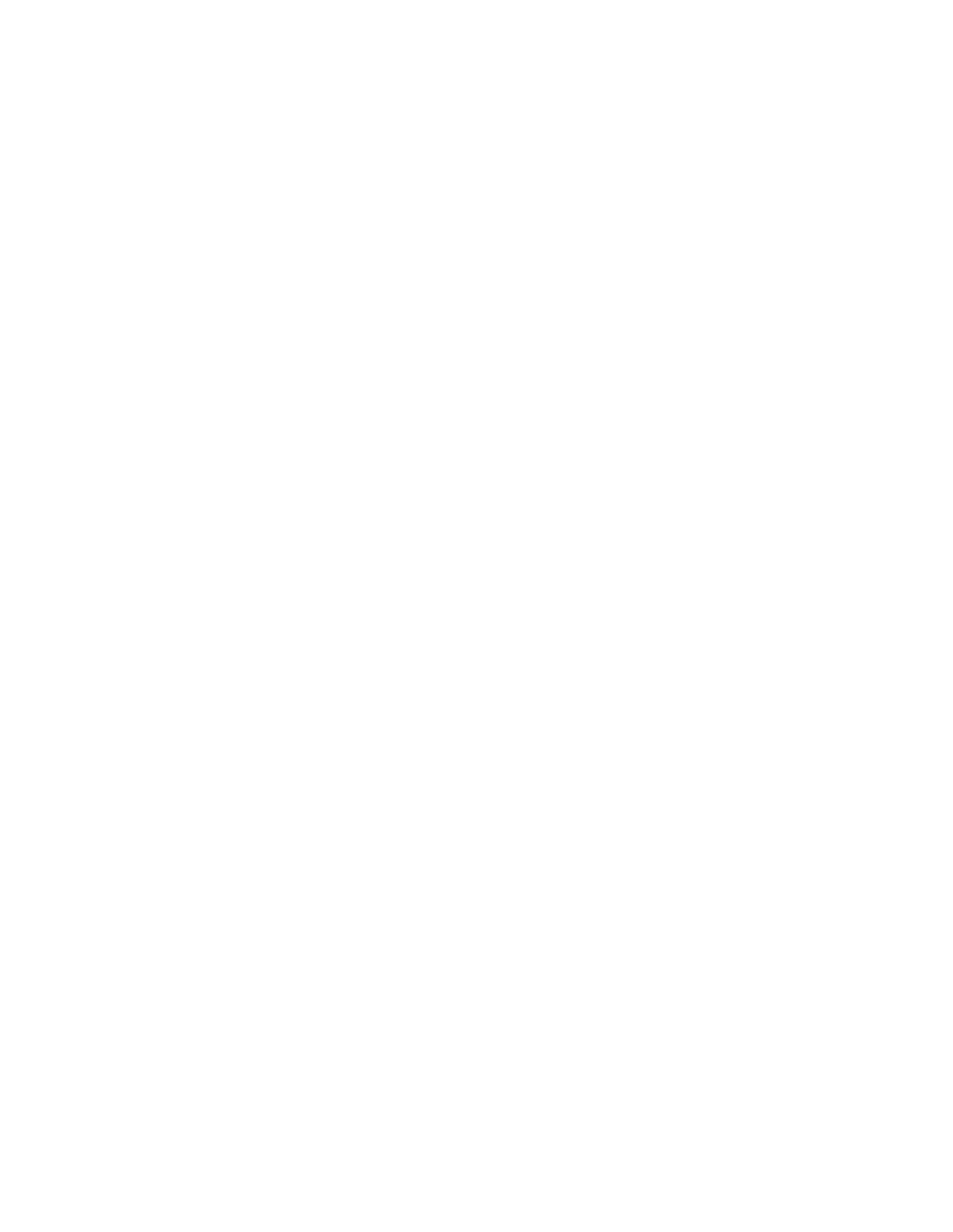*NetSuite Announces First Quarter 2011 Results*

# **Condensed Consolidated Balance Sheets NetSuite Inc.**

*(dollars in thousands) (unaudited)*

*March 31, December 31, 2011 2010* **Assets** Current assets: Cash and cash equivalents  $\qquad \qquad$  111,576  $\qquad \qquad$  104,298 Accounts receivable, net of allowances of \$441 and \$456 as of March 31, 2011 and December 31, 2010, respectively 30,575 27,235 Deferred commissions 15,401 15,401 Other current assets 17,205 7,190 Total current assets 175,475 154,124 Property and equipment, net 20,400 19,847 Deferred commissions, non-current 1,594 1,389 Goodwill 27,340 27,340 Other intangible assets, net 11,449 12,507 Other assets 2,086 Total assets 217,293 \$ 217,293 **Liabilities and stockholders' equity** Current liabilities: Accounts payable  $\qquad \qquad$  2,463  $\qquad \qquad$  2,463  $\qquad \qquad$  1,489 Deferred revenue 83,892 75,827 Accrued compensation 10,992 12,048 Accrued expenses 5,144 Other current liabilities 15,599 5,599 Total current liabilities 118,261 100,107 Long-term liabilities: Deferred revenue, non-current 5,312 5,312 Other long-term liabilities 5,590 Total long-term liabilities 10,987 10,902 Total liabilities 129,148 111,009 Stockholders' equity: Common stock 659 649 Additional paid-in capital 416,582 Accumulated other comprehensive income 733 578 Accumulated deficit (319,197) (311,525) Total equity 109,191 106,284 Total liabilities and stockholders' equity 238,339 \$ 217,293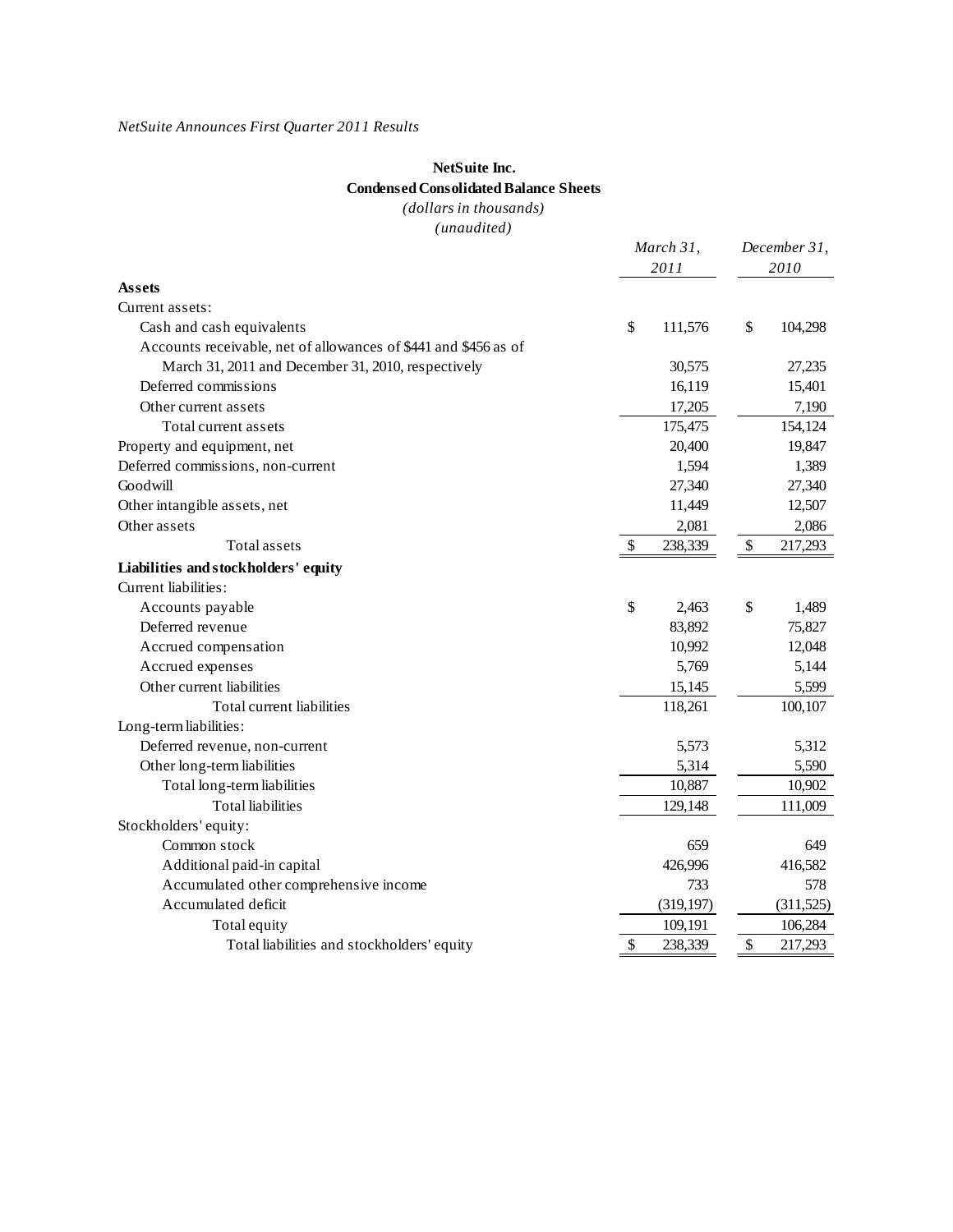### **NetSuite Inc. Condensed Consolidated Statements of Operations**

### *(dollars and shares in thousands, except per share amounts)*

*(unaudited)*

|                                                         | Three months ended |               |                            |                 |               |  |
|---------------------------------------------------------|--------------------|---------------|----------------------------|-----------------|---------------|--|
|                                                         | March 31,          |               | December 31, September 30, | <i>June 30,</i> | March 31,     |  |
|                                                         | 2011               | 2010          | 2010                       | 2010            | 2010          |  |
| Revenue:                                                |                    |               |                            |                 |               |  |
| Subscription and support                                | 45,814<br>\$       | \$44,229      | \$<br>41,834               | 39,779<br>\$    | 38,122<br>\$. |  |
| Professional services and other                         | 7,627              | 7,838         | 7,909                      | 7,310           | 6,128         |  |
| Total revenue                                           | 53,441             | 52,067        | 49,743                     | 47.089          | 44,250        |  |
| Cost of revenue:                                        |                    |               |                            |                 |               |  |
| Subscription and support (1)                            | 7,631              | 6,870         | 6,848                      | 6,556           | 6,634         |  |
| Professional services and other (1)                     | 8,402              | 8,651         | 8,546                      | 8,907           | 8,637         |  |
| Total cost of revenue                                   | 16,033             | 15,521        | 15,394                     | 15,463          | 15,271        |  |
| Gross profit                                            | 37,408             | 36,546        | 34,349                     | 31,626          | 28,979        |  |
| Operating expenses:                                     |                    |               |                            |                 |               |  |
| Product development (1)                                 | 9,447              | 8,568         | 9,482                      | 8,918           | 8,051         |  |
| Sales and marketing (1)                                 | 27,461             | 26,191        | 24,363                     | 21,881          | 20,379        |  |
| General and administrative (1)                          | 7.877              | 7,459         | 7,110                      | 7,789           | 6,874         |  |
| Total operating expenses                                | 44,785             | 42,218        | 40,955                     | 38,588          | 35,304        |  |
| Operating loss                                          | (7,377)            | (5,672)       | (6,606)                    | (6,962)         | (6,325)       |  |
| Other income / (expenses) and income taxes, net         | (295)              | (773)         | (352)                      | (278)           | (512)         |  |
| Net loss                                                | (7,672)            | (6,445)       | (6,958)                    | (7,240)         | (6,837)       |  |
| Less: Net loss attributable to the                      |                    |               |                            |                 |               |  |
| noncontrolling interest                                 |                    |               |                            |                 | 14            |  |
| Net loss attributable to NetSuite Inc. common           |                    |               |                            |                 |               |  |
| stockholders                                            | (7,672)            | (6,445)<br>\$ | (6,958)<br>\$              | (7,240)<br>\$   | (6,823)<br>\$ |  |
| Net loss per share attributable to NetSuite Inc. common |                    |               |                            |                 |               |  |
| stockholders                                            | (0.12)             | (0.10)        | (0.11)<br>\$               | (0.11)<br>S     | (0.11)<br>S   |  |
| Weighted average number of shares used in               |                    |               |                            |                 |               |  |
| computing net loss per common share                     | 65,384             | 64,539        | 63,965                     | 63,470          | 63,094        |  |
|                                                         |                    |               |                            |                 |               |  |

(1) Includes stock-based compensation expense, amortization of intangible assets and transaction costs for business combinations as follows:

|                                                                                  |     | March 31,<br>2011 |    | 2010  |     | December 31, September 30,<br>2010 |     | June 30,<br>2010 |               | March 31,<br>2010 |
|----------------------------------------------------------------------------------|-----|-------------------|----|-------|-----|------------------------------------|-----|------------------|---------------|-------------------|
| Cost of revenue:                                                                 |     |                   |    |       |     |                                    |     |                  |               |                   |
| Subscription and support                                                         | \$. | 972               | \$ | 916   | \$. | 990                                | \$. | 872              | <sup>\$</sup> | 820               |
| Professional services and other                                                  |     | 964               |    | 1.017 |     | 1.042                              |     | 942              |               | 801               |
| Operating expenses:                                                              |     |                   |    |       |     |                                    |     |                  |               |                   |
| Product development                                                              |     | 2.180             |    | 2.395 |     | 2.724                              |     | 2.420            |               | 2.184             |
| Sales and marketing                                                              |     | 3.085             |    | 2.900 |     | 2.753                              |     | 2.400            |               | 2,196             |
| General and administrative                                                       |     | 2,363             |    | 1,990 |     | 2,028                              |     | 2,479            |               | 2,068             |
| Total stock-based compensation expense,<br>amortization of intangible assets and |     |                   |    |       |     |                                    |     |                  |               |                   |
| transaction costs for business combinations                                      |     | 9.564             | £. | 9.218 | \$. | 9.537                              | -S  | 9.113            |               | 8.069             |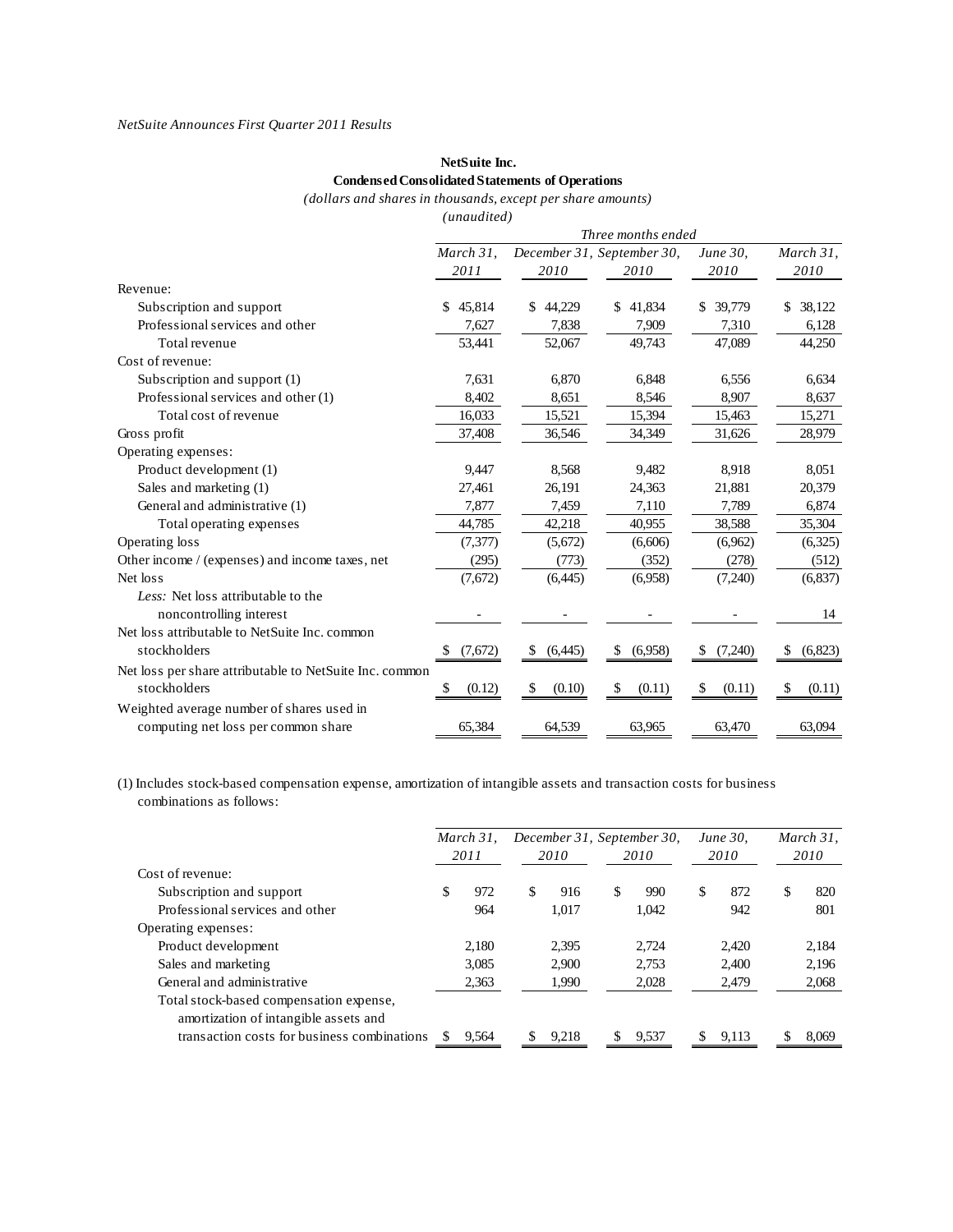#### *NetSuite Announces First Quarter 2011 Results*

### **NetSuite Inc. Reconciliation of Net Loss Per Share to Non-GAAP Net Income Per Share**

*(dollars and shares in thousands, except per share amounts)*

*(unaudited)*

|                                                       | Three months ended |               |                            |               |               |  |
|-------------------------------------------------------|--------------------|---------------|----------------------------|---------------|---------------|--|
|                                                       | March 31,          |               | December 31, September 30, | June 30,      | March 31,     |  |
|                                                       | 2011               | 2010          | 2010                       | 2010          | 2010          |  |
| Reconciliation between GAAP and non-GAAP              |                    |               |                            |               |               |  |
| operating income / (loss):                            |                    |               |                            |               |               |  |
| Operating loss                                        | \$<br>(7,377)      | (5,672)<br>\$ | \$<br>(6,606)              | \$ (6,962)    | \$<br>(6,325) |  |
| Reversal of stock-based compensation expense,         |                    |               |                            |               |               |  |
| amortization of intangible assets and transaction     |                    |               |                            |               |               |  |
| costs for business combinations (a)                   | 9,564              | 9,218         | 9,537                      | 9,113         | 8,069         |  |
| Non-GAAP operating income                             | 2,187<br>S         | \$<br>3,546   | \$<br>2,931                | \$<br>2,151   | \$<br>1,744   |  |
| Numerator:                                            |                    |               |                            |               |               |  |
| Reconciliation between GAAP and non-GAAP              |                    |               |                            |               |               |  |
| net income / (loss):                                  |                    |               |                            |               |               |  |
| Net loss attributable to NetSuite Inc. common         |                    |               |                            |               |               |  |
| stockholders                                          | (7,672)<br>\$      | \$<br>(6,445) | (6.958)<br>\$              | (7,240)<br>S. | \$<br>(6,823) |  |
| Reversal of stock-based compensation expense,         |                    |               |                            |               |               |  |
| amortization of intangible assets and transaction     |                    |               |                            |               |               |  |
| costs for business combinations (a)                   | 9,564              | 9,218         | 9,537                      | 9,113         | 8.069         |  |
| Non-GAAP net income attributable to                   |                    |               |                            |               |               |  |
| NetSuite Inc. common stockholders                     | 1,892              | 2,773         | 2,579                      | 1,873<br>S    | 1.246<br>S    |  |
| Denominator:                                          |                    |               |                            |               |               |  |
| Reconciliation between GAAP and non-GAAP              |                    |               |                            |               |               |  |
| weighted average shares used in computing basic       |                    |               |                            |               |               |  |
| and diluted net income / (loss) per common share:     |                    |               |                            |               |               |  |
| Weighted average number of shares used in             |                    |               |                            |               |               |  |
| computing net loss per common share                   | 65,384             | 64,539        | 63,965                     | 63,470        | 63,094        |  |
| Effect of dilutive securities (stock options,         |                    |               |                            |               |               |  |
| restricted stock awards and warrants) (b)             | 4,038              | 3,979         | 3,237                      | 2,914         | 2,632         |  |
| Non-GAAP weighted average shares used in              |                    |               |                            |               |               |  |
| computing non-GAAP net income per                     |                    |               |                            |               |               |  |
| common share                                          | 69,422             | 68,518        | 67,202                     | 66,384        | 65.726        |  |
| GAAP net loss per share attributable to NetSuite Inc. |                    |               |                            |               |               |  |
| common stockholders                                   | (0.12)             | (0.10)<br>S   | (0.11)<br>S                | S<br>(0.11)   | \$<br>(0.11)  |  |
| Non-GAAP net income per share attributable to         |                    |               |                            |               |               |  |
| NetSuite Inc. common stockholders                     | \$<br>0.03         | \$<br>0.04    | 0.04<br>\$                 | \$<br>0.03    | 0.02<br>S     |  |
|                                                       |                    |               |                            |               |               |  |

#### *Use of Non-GAAP Financial Measures*

To supplement our condensed consolidated financial statements presented on a GAAP basis, NetSuite uses non-GAAP measures of operating income / (loss), net income / (loss), weighted average shares outstanding and net income / (loss) per share, which are adjusted to exclude stock-based compensation expense, amortization of acquisition-related intangible assets and transaction costs for business combinations and includes dilutive shares where applicable. We believe these adjustments are appropriate to enhance an overall understanding of our past financial performance and also our prospects for the future. These adjustments to our current period GAAP results are made with the intent of providing both management and investors a more complete understanding of NetSuite's underlying operating results and trends and our marketplace performance. The non-GAAP results are an indication of our baseline performance that are considered by management for the purpose of making operational decisions. In addition, these non-GAAP results are the primary indicators management uses as a basis for our planning and forecasting of future periods. The presentation of this additional information is not meant to be considered in isolation or as a substitute for operating loss, net loss or basic and diluted net loss per share prepared in accordance with generally accepted accounting principles in the United States. Non-GAAP financial measures are not based on a comprehensive set of accounting rules or principles and are subject to limitations.

- (a) Stock-based compensation is a non-cash expense accounted for in accordance with FASB ASC Topic 718. Amortization of intangible assets and transaction costs related to business combinations resulted principally from mergers and acquisitions. While a large component of our expense in certain periods, we believe investors may want to exclude the effects of these items in order to compare our financial performance with that of other companies and between time periods.
- (b) These securities are anti-dilutive on a GAAP basis as a result of the Company's net loss, but are considered dilutive on a non-GAAP basis in periods where the Company has reported positive non-GAAP earnings.